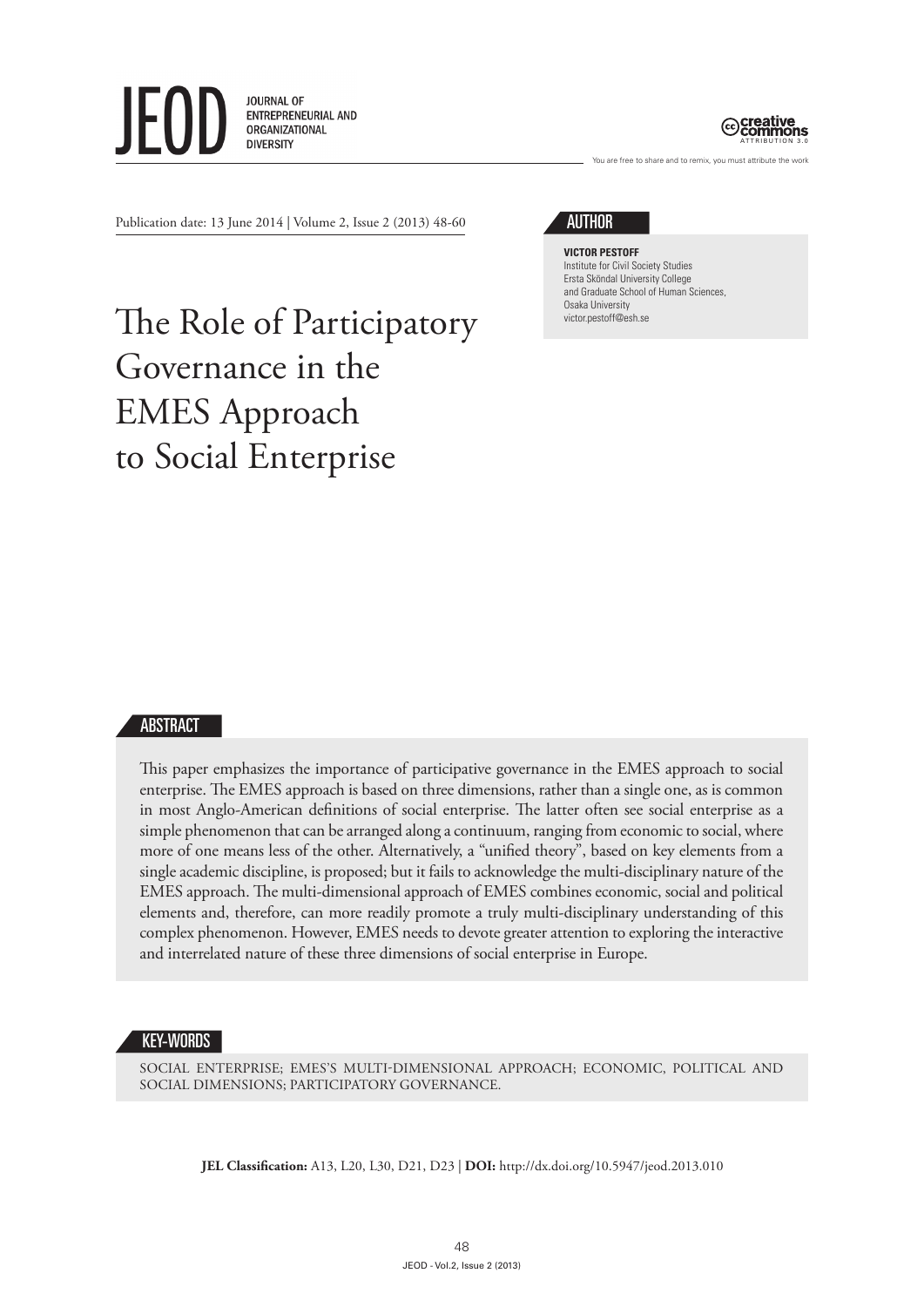# **1. Introduction**

Both the public and the academic debates about social enterprises appear to suffer from a lack of agreement on basic definitions and demonstrate considerable confusion about what to include and what not to include. Much of this confusion could be dispersed with a more concise and focused definition of social enterprise, one that is contextually specific rather than vaguely universal. Here we will mainly focus on the European discourse. The three dimensional approach of  $EMES<sup>1</sup>$  to the study of social enterprises can offer a way forward and provide an anchor in a sea of confusion caused by competing perspectives. In order to pursue this we will first discuss the state of confusion often found in the public and academic debates about social enterprise before presenting the second and third dimensions of the three dimensional EMES approach, one that clearly emphasizes the importance of governance.

# **2. The public debate**

The public debate about social enterprise and social entrepreneurship suffers from a mix of the vagaries of two contrary tendencies. The first tendency is so broad that it appears as an attempt to "make a chicken from a feather", while the second tendency is so narrow that it seems the opposite, an effort to "make a feather from a chicken". In the first case the rule seems to be that "anything goes", where almost any and every business firm, including those with only an indirect or vague social value and those that practice some form of corporate social reporting or corporate philanthropy can qualify as a "social enterprise", although this is clearly part of a strategy to achieve greater sales, turnover and profit. The second case reflects the opposite tendency, here "almost nothing qualifies" and very few organizations are able to meet the strict criteria necessary to gain public recognition as a social enterprise in some European countries. However, large differences can be observed between the EU countries, a point to which we will return later on.

In the first case, some definitions of social enterprise are so vague or loose that a big international fast food chain might even qualify as a social enterprise, since it offers many young people their first job and helps them get a foot into the labor market. In addition, it may also operate a number of special houses for the families of children with a serious illness, allowing them to stay close to their family when they are hospitalized and receive advanced medical treatment. While such activities clearly represent important social values, they don't comprise the main focus of this big international food chain's business activities. Rather they are related to its business strategy of employing cheap unskilled labor in order to keep its costs down and/or promoting its public image. They are a means to an end, rather than an end in themselves. Similarly, a mammoth retailer provides jobs in many communities across the nation, which is very laudable in times of high unemployment; but it is also notorious for its low wages and poor working conditions. Would it also qualify as a social enterprise under such vague criteria? Perhaps it might. Would the world's largest tobacco manufacturer also qualify as a social enterprise if it donated funds to a known local nonprofit to feed the elderly? Or perhaps a big European state-owned energy company that mines huge reserves of brown coal for its operations abroad and manages nuclear plants outside its borders, could

<sup>1</sup> EMES is a research network of established university research centres and individual researchers whose goal has been so far to gradually build up a European corpus of theoritical and empirical knowlegde, pluralistic in discipline and methodologies around "SE" concepts: social enterprise, social entrepreneurship, etc. (www.emes.net).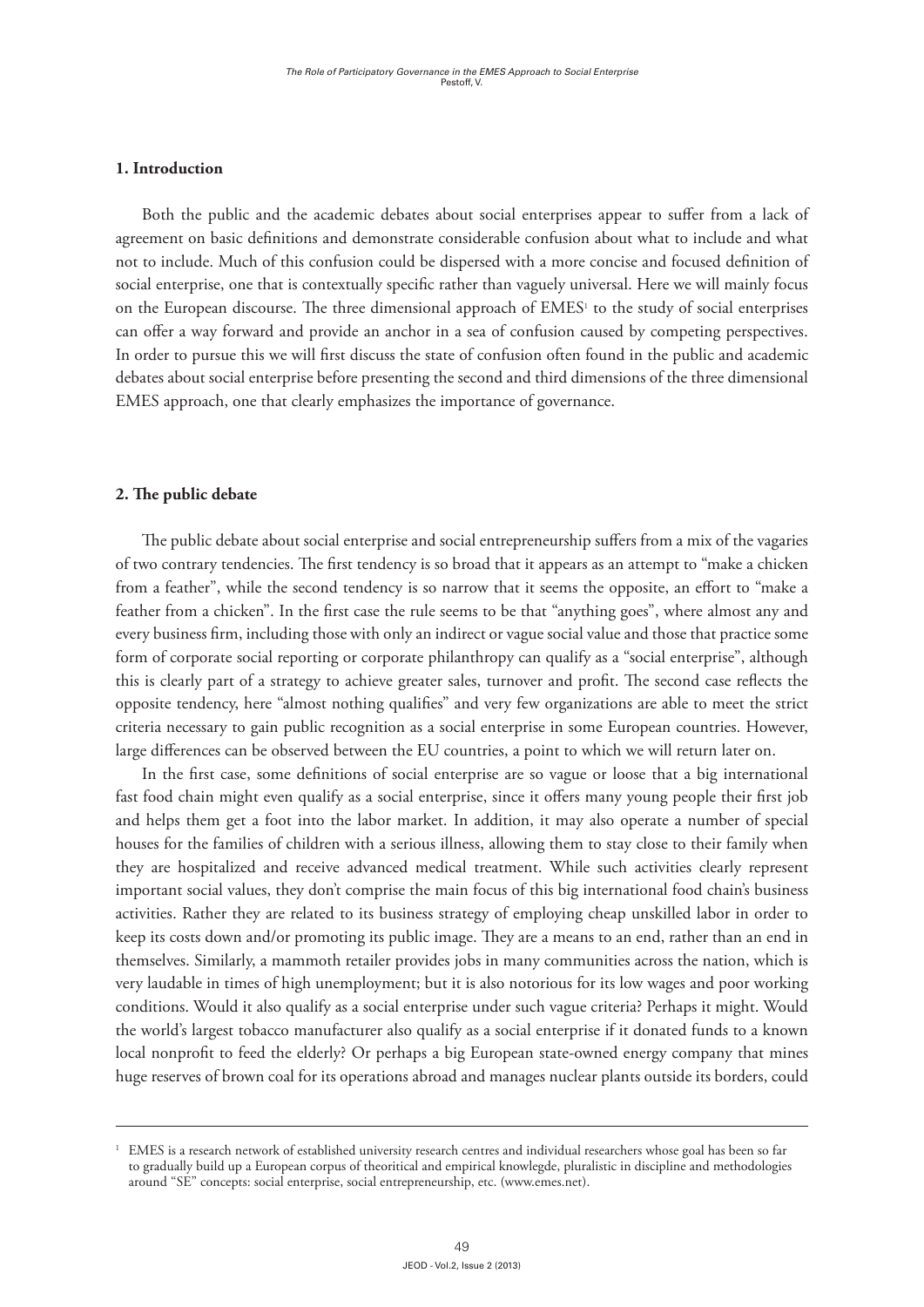it also be considered a social enterprise if it regularly arranged a marathon or other sporting events in a big city? Such questions are not always easy to answer, especially without any clear standards or guidelines.

Calling a huge international fast food chain, a mammoth retailer, the world's largest tobacco manufacturer or a big European energy company a "social enterprise" promotes the idea that "anything goes". Are there any limits on how much of a big enterprise's activities or surplus needs to be earmarked for social activities for it to be considered a "social enterprise"? Is 25 per cent of its turnover or surplus sufficient, 50 per cent, or perhaps 75 per cent? Without limits, whether high or low, any firm that wanted to adopt this popular label could easily do so, although it could be the key to its marketing strategy. Therefore, we need to ask what would be excluded or left out of a term like social enterprise. Very little it seems, especially if there are no clear academic standards or legal guidelines. Moreover, when almost everything is included, we also need to ask what is left to compare or contrast it with. Once again, the answer would be very little.

In the second case, some academics, representatives of the social enterprise community itself and even public bureaucrats can promote a particular agenda by employing a very narrow focus on certain social enterprises, to the exclusion of many others. For example, public bureaucrats can seize a new, popular academic term, like social enterprise in an attempt to promote their own policy aims. Thus, the European Social Fund and labor market agencies in several European countries have coupled the term social enterprise with policy aims of job creation, particularly for persons with a physical, social or psychological handicap. Naturally, such public bureaucracies are clearly interested in promoting work integration social enterprises (WISEs), since they appear to offer new and innovative ways to promote employment and job-training among their target populations. Therefore, some public bureaucrats define social enterprise so narrowly as to exclude most other types of cooperative social services, like childcare, elder care, etc., or services of general interest. So, in the public debate in some EU countries, social enterprise becomes synonymous with work integration social enterprise. The Finnish Act on Social Enterprises introduced in 2004 has a specific focus on WISE. A similar development can be observed in Poland (Pestoff, 2011) and Sweden (Levander, 2011). Thus, WISE has become equivalent to and sometimes even the official definition of social enterprise in certain EU countries, to the exclusion of other phenomenon that closely fit European academic approaches to the study of social enterprises. Some observers even suggest that the European bureaucrats have "hijacked" the concept social enterprise for their narrow policy goals, to the detriment of the public debate and development of the sector itself. Once again, we are left to ask what is left to study and compare work integration social enterprises with, when most other types of firms with clear social goals are excluded? Once again the answer is very little.

It is noteworthy that the EMES approach is found somewhere in the middle of these two conflicting extremes in the public debate. The EMES approach provides a stable middle ground in an otherwise stormy and contentious sea of change. Thus, the public debate might be summarized by the following figure.

**Figure 1. From "anything goes" to "almost nothing qualifies"**

Anything goes à----------------------E M E S------------------------à almost nothing qualifies

*Source*: author's elaboration.

Given the conflicting tendencies in the public debate on social enterprise one should expect that the academic debate could perhaps provide more guidance. However, it too remains highly divided and contentious, as discussed below.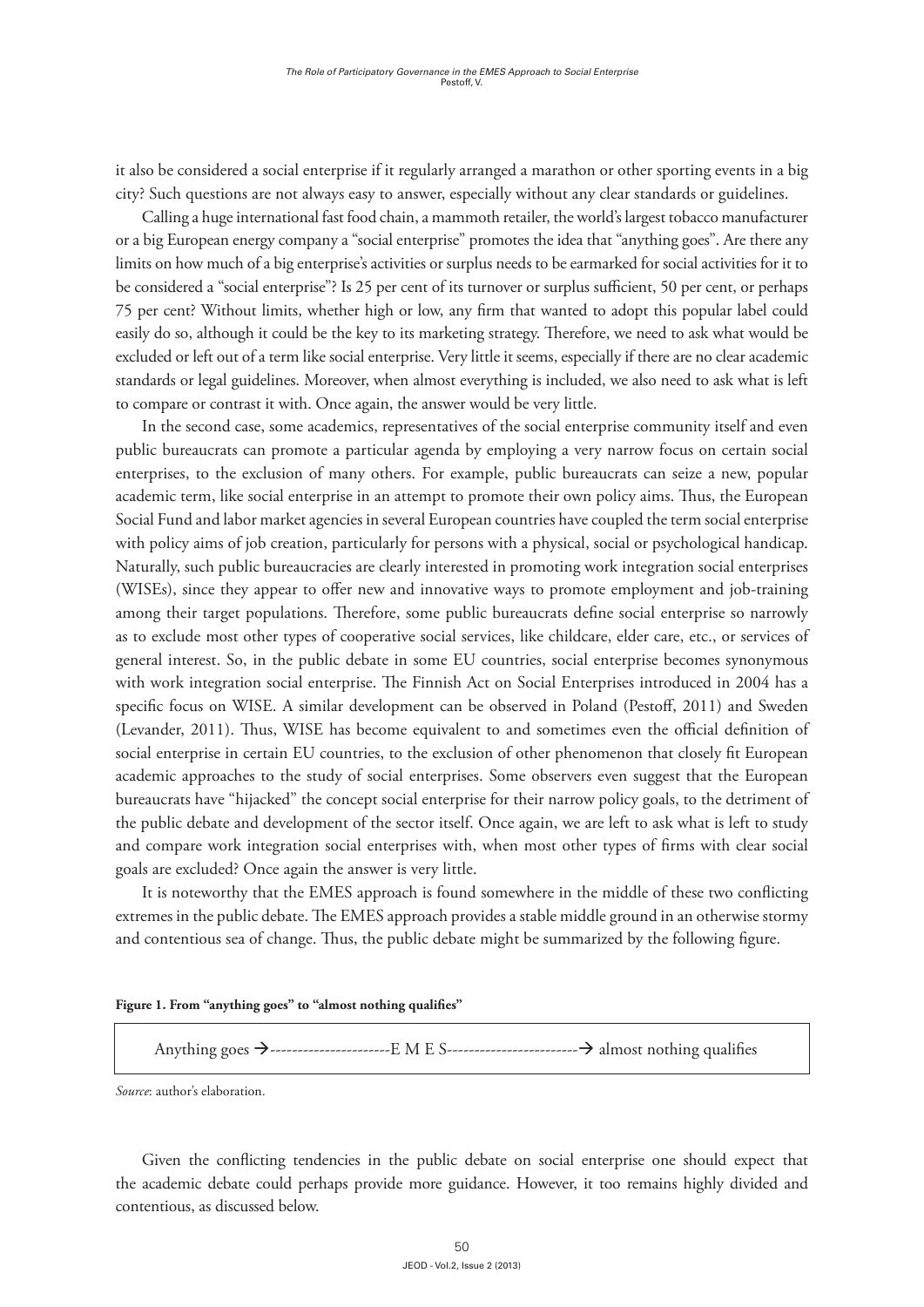### **3. The academic debate - differing perspectives**

The terms *social entrepreneurship* and *social enterprise* are sometimes used interchangeably. They gained importance in the academic debate in the early 1990s and later became buzz words both in the United States and continental Europe, although with a somewhat different focus, scope and understanding. Galera and Borzaga (2009) state that definitions of social entrepreneurship can range from narrow to broad. According to the narrow definition, social entrepreneurship is strictly located in the nonprofit sector and refers to the adoption of entrepreneurial approaches in order to earn income. It presumes that the social mission is explicit and essential. What primarily distinguishes social from commercial entrepreneurship is something they call the opportunity dimension. Commercial entrepreneurship focuses strictly on markets that can provide profitable opportunities, while social entrepreneurship is attracted by an unmet need, demand or market failure, i.e., the opportunity for social change. Broad definitions refer to a conception where this phenomenon can be found anywhere and in any business or setting, for-profit, nonprofit, public sector or any mix thereof (*ibid*.: 212).

In continental Europe, social enterprise refers to an organizational unit or enterprise (Borzaga and Defourny, 2001; Nyssens, 2006; Defourny and Nyssens, 2014). This understanding stems from strong collective traditions found in cooperatives, mutuals and associations in Europe (Defourny and Nyssens, 2006). Galera and Borzaga (2009) maintain that the EMES concept of social enterprise does not seek to replace other existing concepts; rather it aims to promote a better understanding of third sector entrepreneurial dynamics in Europe by focusing on social aims within the sector, combined with the entrepreneurial trends involving them in the provision of social services. Thus, a specific feature of the European social enterprise tradition is setting up an autonomous institutional structure specifically designed to pursue social goals in a stable and continuous way through the production of goods or services of general-interest (*ibid*.: 213).

The United States by contrast has shown a preference for the term social entrepreneurship and adopted a broader understanding of the term that includes the idea of "market based approaches to social issues" (Kerlin, 2006) which can be undertaken by any organization or firm in any sector of the economy. However, they are often undertaken by nonprofit organizations that manage to generate a surplus from their trading or business activities in order to meet their social goals (Dees, 1998). Nevertheless, this broad definition appears to focus more on the phenomenon of entrepreneurship than the organizations or enterprises involved in them, i.e., more on social entrepreneurship than on social enterprise.

Differences in perspective between Europe and the US concerning social enterprises also mirror a prevailing private and business focus in the US, where private foundations provide most outside financial support for social enterprises and the welfare state is relatively weak, while there is a stronger government and social service focus in Europe (*ibid*.: 7). According to Teasdale, the United Kingdom appears to borrow a bit from both traditions. The government sees social enterprises as part of the third sector and defines them as "a business with primarily social objectives whose surpluses are principally reinvested for that purpose in the business or community, rather than being driven by the need to maximize profits for shareholders and owners" (Cabinet Office of the Third Sector - UK Government, 2006: 10). However, this broad definition also leads to confusion and different observers use the same term to refer to different types of organizations (Teasdale, 2010).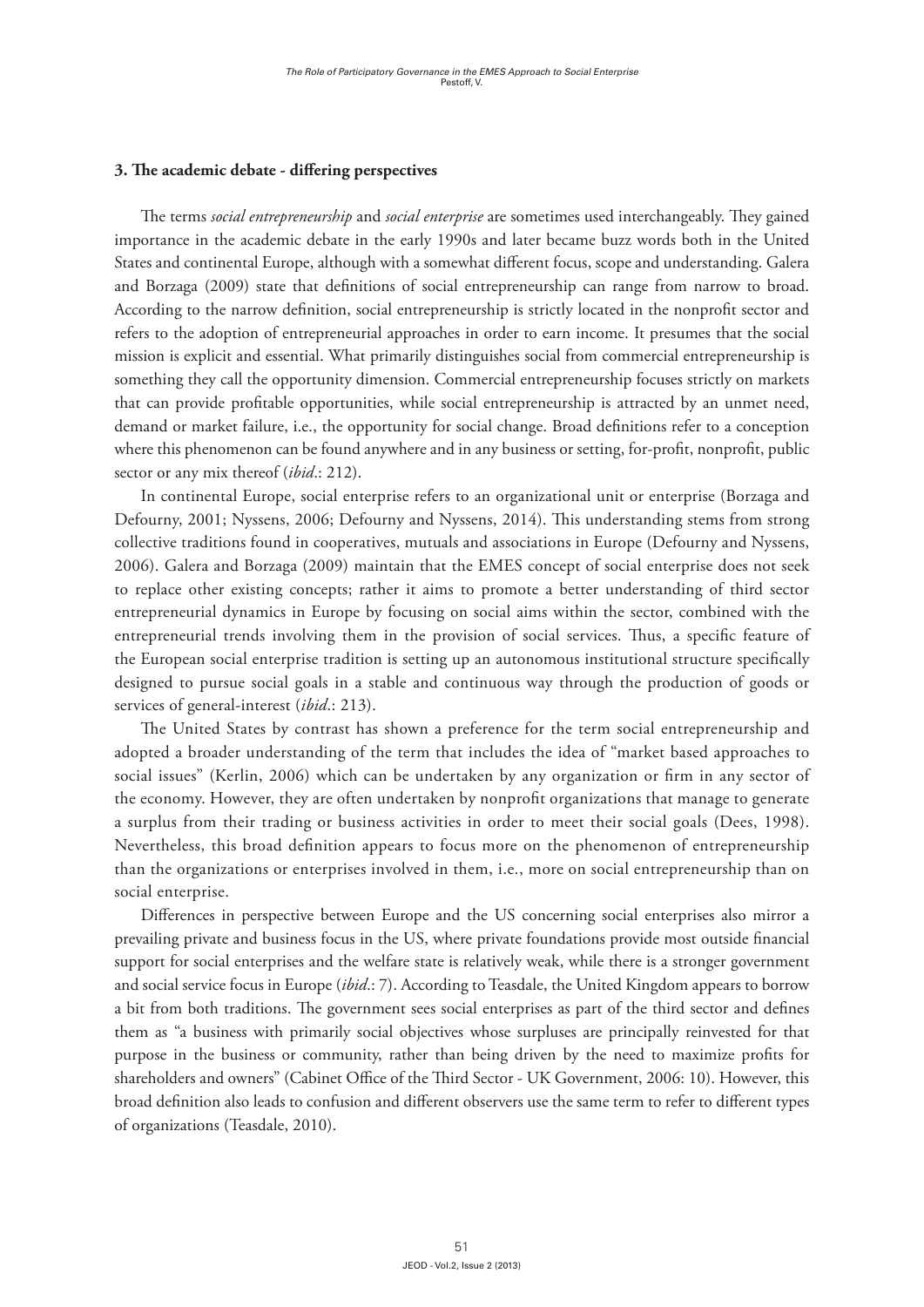#### **4. In search of a "unified theory" of social enterprise**

The works of a prominent American third sector scholar, Dennis Young, help illustrate some of the limitations and shortcomings of this broader US approach to social enterprise. Two of his recent works come to mind since they provide the following definitions of social enterprise as activity that is "…intended to address social goals through the operation of private organizations in the marketplace" (2008: 23) or that "…involves the engagement of private sector forms of enterprise and market based activity in the achievement of social purpose" (2009: 175). However, these broad, market oriented attempts to define social enterprise not only appear vague, but they provide little guidance for distinguishing between what is and is not included by the term social enterprise. In the former article Young provides alternative perspectives on social enterprise from the various academic or disciplinary approaches to the phenomenon that include history, economics, management theory, organizational theory, entrepreneurship and international manifestations (Young, 2008). Management theory, organizational theory and entrepreneurship are subdisciplines of business administration, while international manifestations are not generally recognized as a separate discipline. Unfortunately, he fails to include public administration, political science or sociology in his attempt to define and delimit this highly multi-disciplinary field.

His survey of academic disciplines results in six different social enterprise identities, including one called "corporate philanthropy", which is illustrated by "a profit seeking organization that devotes some of its resources to social programs as part of a competitive strategy" (*ibid.*: 35). Whether corporate philanthropy should be considered as market or non-market entrepreneurship is debatable. Shockley *et al.* (2009) argue that non-market entrepreneurship excludes any form of entrepreneurship being undertaken solely for the purpose of profit maximization or commercialization. Nor would corporate philanthropy be included in the EMES approach to social enterprise (Defourny and Nyssens, 2014; Galera and Borzaga, 2009). Yet, under "international manifestations" Young notes that "… the forms of social enterprise in Europe are often quite different from those in the US". In the former there is "… more emphasis on governing arrangements that help insure an enterprise pursues the right combination of social and private goals" (Young, 2008: 33). We will return to this point in greater detail below.

In the second article Young (2009) pleads for a more "unified theory" of social enterprise, since it is viewed so differently in Europe and the US. He bases this "unified theory" on "… a framework that ties all together in a comprehensive way". This framework is well known, especially by economists, as it is "... the basic economic paradigm of supply and demand as applied to social enterprise" (*ibid.*: 176). He argues that the supply and demand framework helps to explain the varying concepts of social enterprise in different parts of the world, particularly in Europe where it appears to be demand driven, while in the US it seems more supply driven (*ibid.*). "… [O]nly a 'unified theory' of social enterprise which acknowledges both demand and supply side forces allows us to recognize social enterprise as a coherent phenomenon and understand variations from one venue to another" (*ibid.*: 183). Thus, he concludes that "… the supply demand framework for understanding social enterprise has the potential for integrating heretofore disparate subject matter into a more coherent whole" (*ibid.*: 189).

It is questionable, however, whether a "unified theory" can in fact encompass the diverse, and at times conflicting, understandings of social enterprise found in Europe and the US. There seems to be an inherent tension between recognizing major contextual differences between them, on the one hand, and trying to provide a "unified theory" of social enterprise, on the other. Moreover, there also appears to be some tension between attempting to integrate the perspective of various disciplines in the field of social enterprise, on the one hand, and proposing to unify them by employing the conceptual tools so closely tied to a single discipline.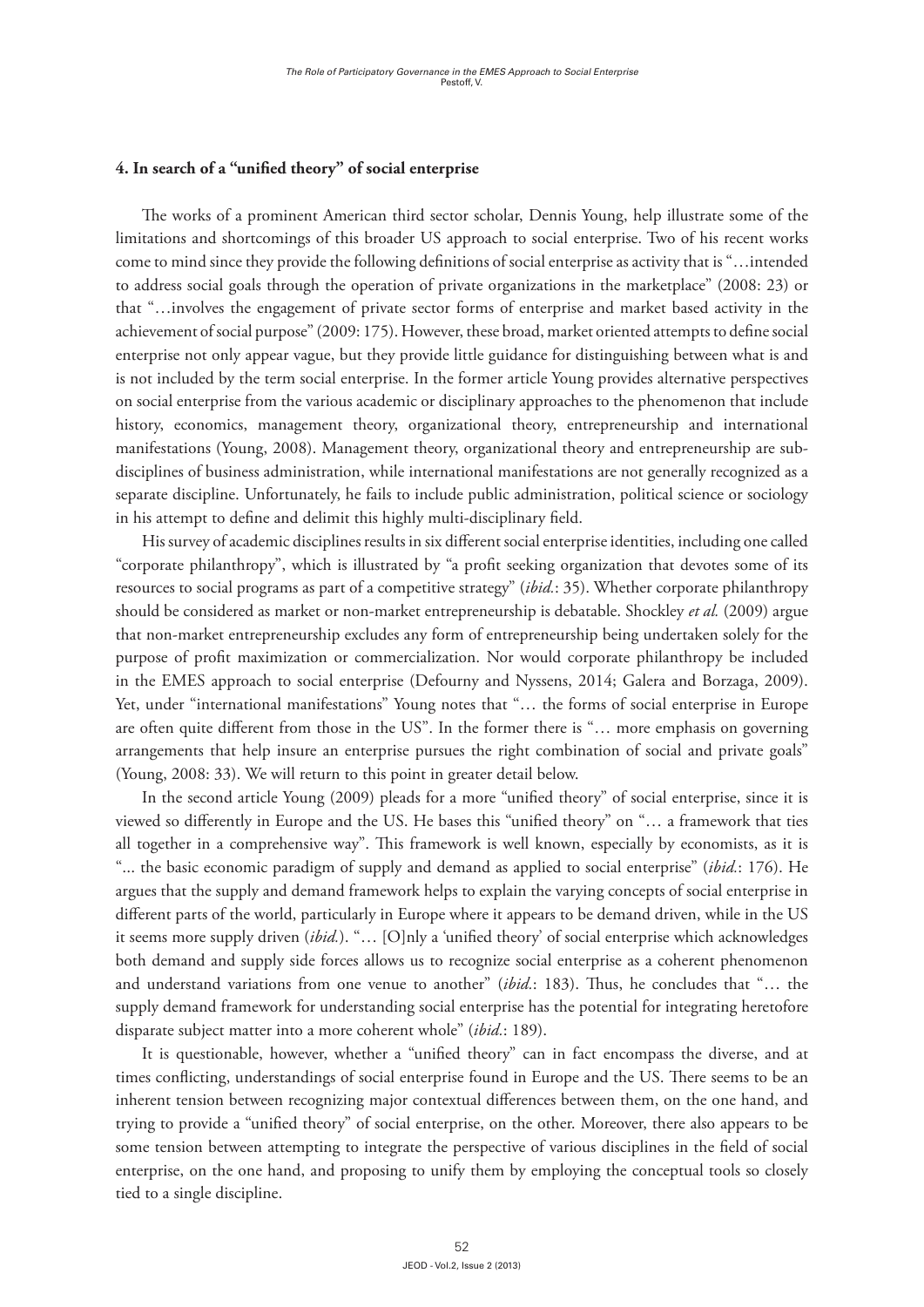# **5. Evolution of the European perspective**

Defourny and Nyssens (2006) distinguish between three major schools of thought concerning social enterprise: the "Earned Income" School, which is illustrated by a single dimension or continuum ranging from pure economic to pure social activity; the "Social Innovation" School, which emphasizes the pioneering role of individual entrepreneurs; and the EMES School, which recently regrouped its nine criteria for social enterprise in Europe. Rather than premising four economic and five social criteria for identifying social enterprise, as it did at the beginning of the 21st century, today the EMES prefers to emphasize a troika of three economic, three social and three political criteria for judging the status of social enterprise.

The EMES approach reflects major economic, social and political developments in Europe. For example, Italian experience in developing social cooperatives to solve a variety of social problems in the late 1980s and early 1990s helped to spread ideas and models about social cooperatives to other European countries and elsewhere. They took the cooperative form in several countries, like France, Portugal, Spain and Greece, due to favorable laws found there. In others, like Belgium, the UK and more recently even Italy, the models developed were not specifically based on cooperative laws. Although this varied throughout Europe, some projects, like promoting work integration, were found in several EU countries (Nyssens, 2014). These developments led to a coalition of scholars who wanted to better understand the similarities between separate national phenomena, so they formed a research network, called the EMES, in the mid-1990s. They wanted to promote a common definition of social enterprise throughout Europe, based on multiple and diverse indicators of social enterprises in various countries (Defourny and Nyssens, 2014).

In the US social enterprises can take a number of different legal forms, while nonprofit organizations, on the other hand, are recognized and defined by law and they have a preferred status under US tax law. In Europe, by contrast, the policy and legal context appears much more conducive to the development of social enterprises as welfare actors, given their more institutional nature. Moreover, European legal frameworks reflect specific legal traditions, welfare regimes, and economic issues dealt with at the national level. Hence, we find a greater diversity of approaches and solutions in Europe. (*ibid.*: 218).

The EMES network identified the common principles shared by the relevant legal structures in the concerned countries, which promotes an approach that encompasses national differences. This facilitated the development and gradual convergence of a common understanding of social enterprise that proved valuable for undertaking comparative studies (Borzaga and Defourny, 2001). However, the EMES criteria for social enterprise excludes all third sector organizations that do not carry out entrepreneurial activities, like those that mainly perform advocacy or re-distributive activities, as well as public institutions and forprofit enterprises engaged in social projects (Galera and Borzaga, 2009: 215). The EMES efforts are based on an extensive dialog between and among several disciplines including economics, sociology, political science and management. They also take into account the various national traditions present in the EU. However, despite more than a decade of intensive discussion, a precise definition of social enterprise at the EU level does not yet exist. The EMES approach relies on identifying indicators rather than on proposing a synthetic definition. This approach allows for the conceptualization of the institutional features of organizations that are most likely to be identified as social enterprises. These features are highly interdependent and therefore, tend to reinforce each other (*ibid.*: 215).

According to EMES a social enterprise's economic project is comprised of continuous production of a good or service, based on some paid work and it takes an economic risk. Its social mission relies on pursuing an explicit social aim that is usually launched by a group of citizens or a third sector organization and that has clear limits on the distribution of its surplus or profit. Although the EMES economic and social criteria have some similarity with the ideas of the other two schools mentioned above, they are not conceived as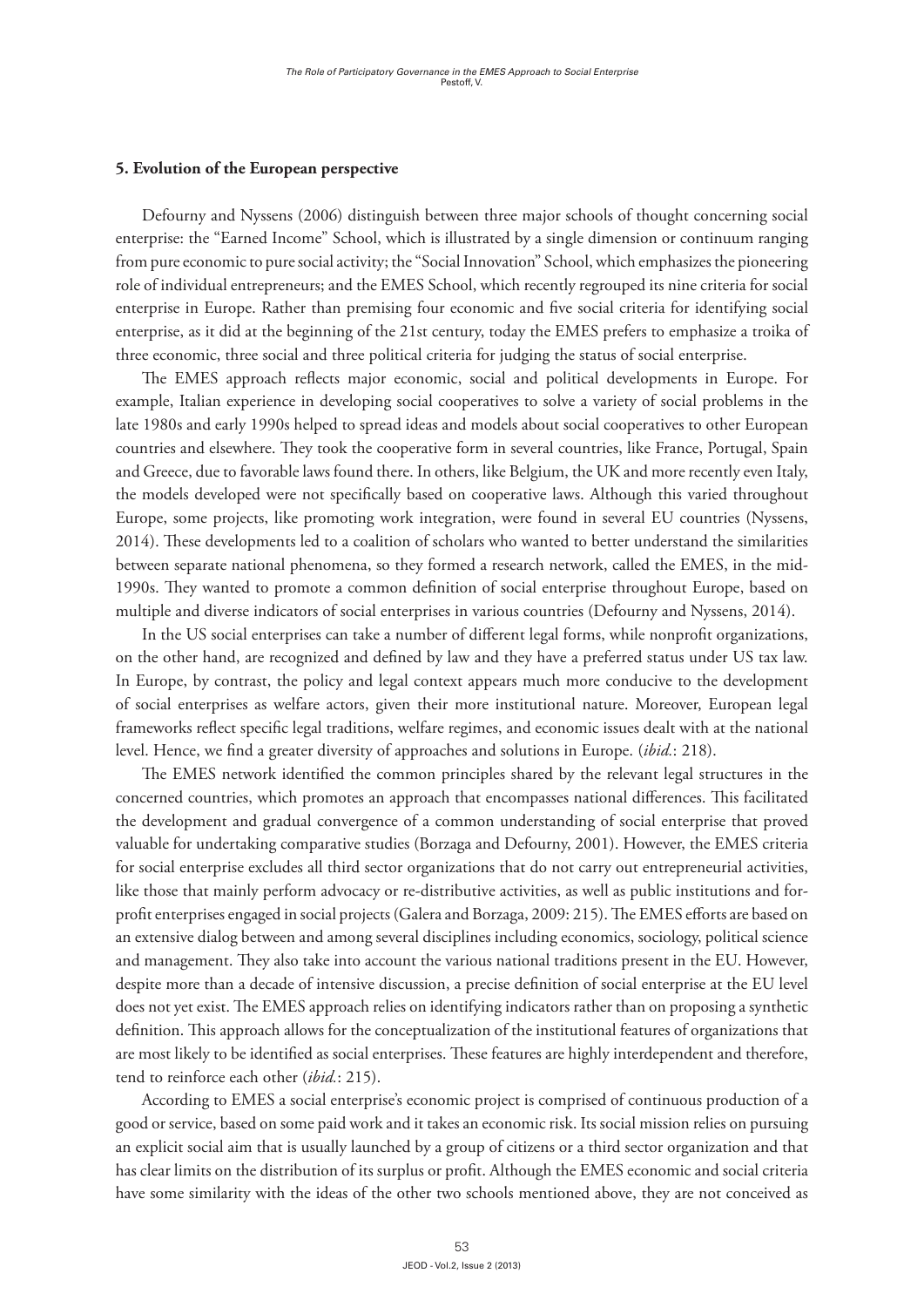representing the extremes of a continuum going from purely economic to purely social, where more of one implies less of the other. Rather, in the EMES configuration the economic and social dimensions work in conjunction with each other or go hand-in-hand. Thus, the social and economic criteria comprise two independent, but interrelated dimensions that do not have a zero-sum relation to each other.

Moreover, what makes the EMES approach or school truly unique is the existence of a third dimension, participatory governance. Here we find issues related to an organization's autonomy from both the state and market, its participatory nature of involving the major parties or stakeholders affected by its activities and the exercise of democratic decision-making, based on the idea of one-member/one-vote, rather than capital ownership or shareholders. Taken together these three dimensions represent a three dimensional space, rather than a one dimensional continuum, according to EMES spokespersons (Defourny and Nyssens, 2006). We will return to the governance dimension in greater detail below.

Given several unique features of the EMES approach, it seems legitimate to ask whether the differences between the perspectives found primarily in the USA and EU can be reconciled and various approaches can be brought together in a single unified theory of social enterprise. The answer given to that question seems to depend on where you stand.

#### **6. Does a trip to the zoo provide us with a better clue?**

Young and Lecy (2013) recently lament the continued lack of agreement on the proper metaphor for studying social enterprise, given more than a decade of academic debate on definitions and attempts to classify this phenomenon. They present three or four alternative schools of thought for studying social enterprise, including the EMES school, the social-economic spectrum school, the social innovation school and the UK social business school. But they appear to dismiss the EMES school as normative since it requires "… all social enterprises to adhere to particular norms of organizational operation in connection with governance and profit distribution, as well as giving priority to community benefit over profit making". (Young and Lecy, 2013: 8). They argue that this "… tends to exclude certain forms that others would consider part of the social enterprise field" (*ibid.*).

In order to resolve this dilemma, they propose the metaphor of a *zoo* as the most appropriate way of understanding different and divergent tendencies in the study of social enterprise (*ibid.*). They attempt to delimit the creatures found in this zoo by building walls around them with the help of two concentric overlapping circles. One represents a social enterprise's commercial activity while the other is its social mission (*ibid.*: 18). Only those animals included in the central overlapping part of their figure are surrounded by the walls of the zoo and recognized as social enterprises. Not surprisingly, this includes six main species of animals: a) for-profit business corporations that engage in corporate social responsibility, environmental sustainability or corporate philanthropy; b) social businesses; c) social cooperatives; d) commercial nonprofit organizations; e) public-private partnerships; and f) hybrids (*ibid*: 18-20). Furthermore, they argue that the zoo metaphor suggests some important research questions, including which animals belong in the social enterprise zoo, how is each best nurtured, understanding their food chain and who eats whom, how a species evolves over time, which ones make good pets, etc. (*ibid.*: 21-22).

The concentric overlapping circles used to represent the confines of the zoo are presented in the two dimensional space found in their figure. However, there is no mention of the nature of this second dimension in their discussion of the social enterprise zoo, or whether a third dimension might provide a roof to shelter some of the zoo's inhabitants. Therefore, we propose adding another dimension to the Young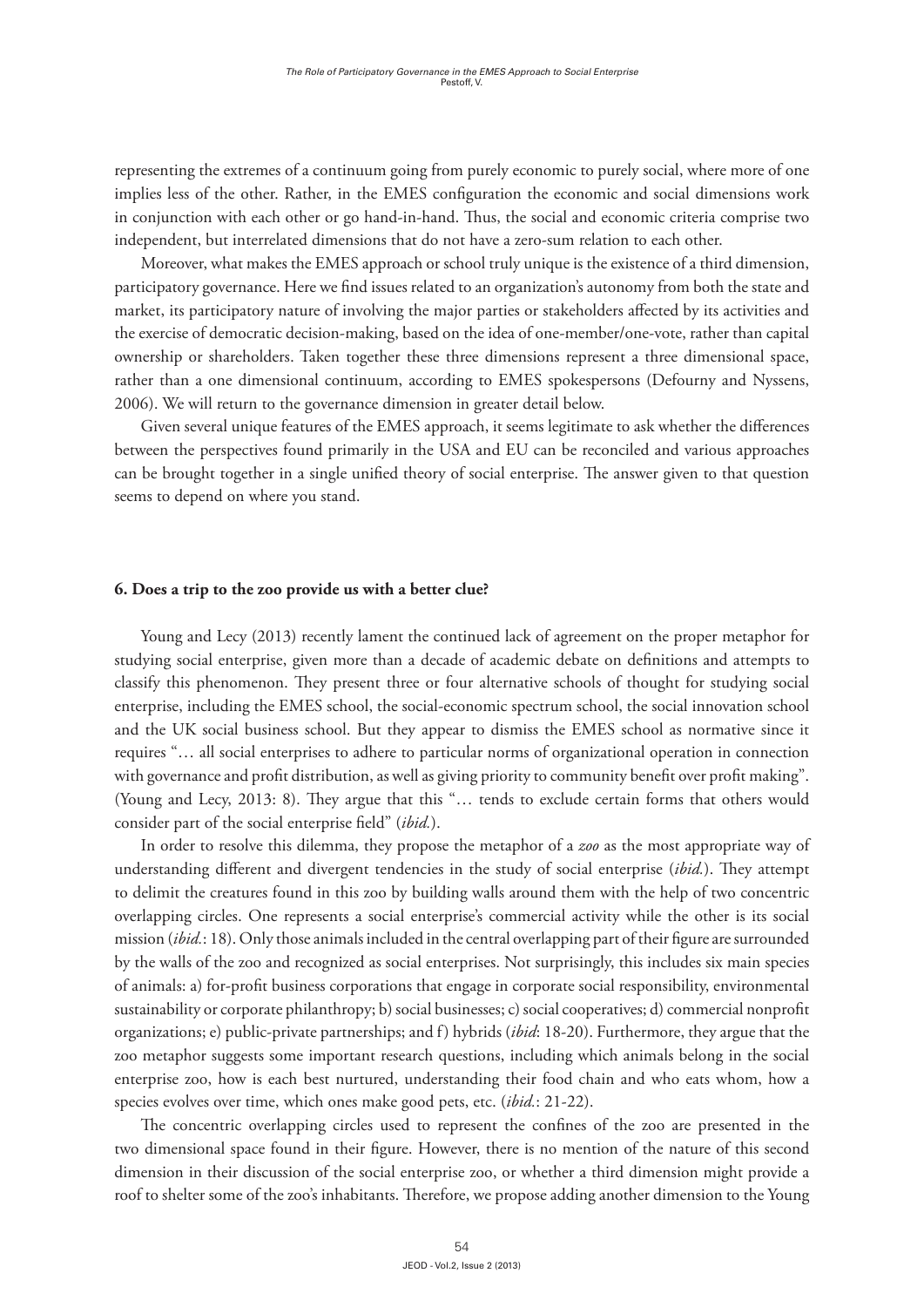and Lecy figure and to make it explicitly political. Thus, in addition to the classical commercial activities and social mission of social enterprises, we propose to add their governance structure and process in order to achieve a more robust shelter for social enterprises that don't merely want to become the fodder of some big corporate competitors.

Teasdale (2010) underlines the importance of adding a second dimension to the classical continuum from the economic to social found in most academic and public discussions of social enterprise. He notes that much of the UK debate about social enterprise emphasizes the importance of individual entrepreneurs to the detriment of the democratic processes found in collective bodies like cooperatives, mutuals and associations. Based on the work of Pharoah, *et al.* (2004) he discusses the tensions found in the social enterprise field and proposes a two dimensional representation of the space in which they operate (*ibid.*). By combining them he proposes four ideal types of social enterprises in the UK, including: social business, nonprofit enterprise, community business and community enterprise (*ibid*.: 93, Figure 1).

However, unlike Teasdale's depiction of the second dimension, which ranges from individualistic to collective, we propose to employ the concepts of participative and non-participative for this additional dimension to more clearly capture the nature of participatory governance. This modification is motivated by the three criteria that comprise participative governance of social enterprise according to the EMES approach, mentioned above. Taken together they underline the participative role of the governance dimension, while organizations that lack some or all of these features could be represented as nonparticipative.



# **Figure 2. EMES and the governance dimension of social enterprise**

*Source*: author's elaboration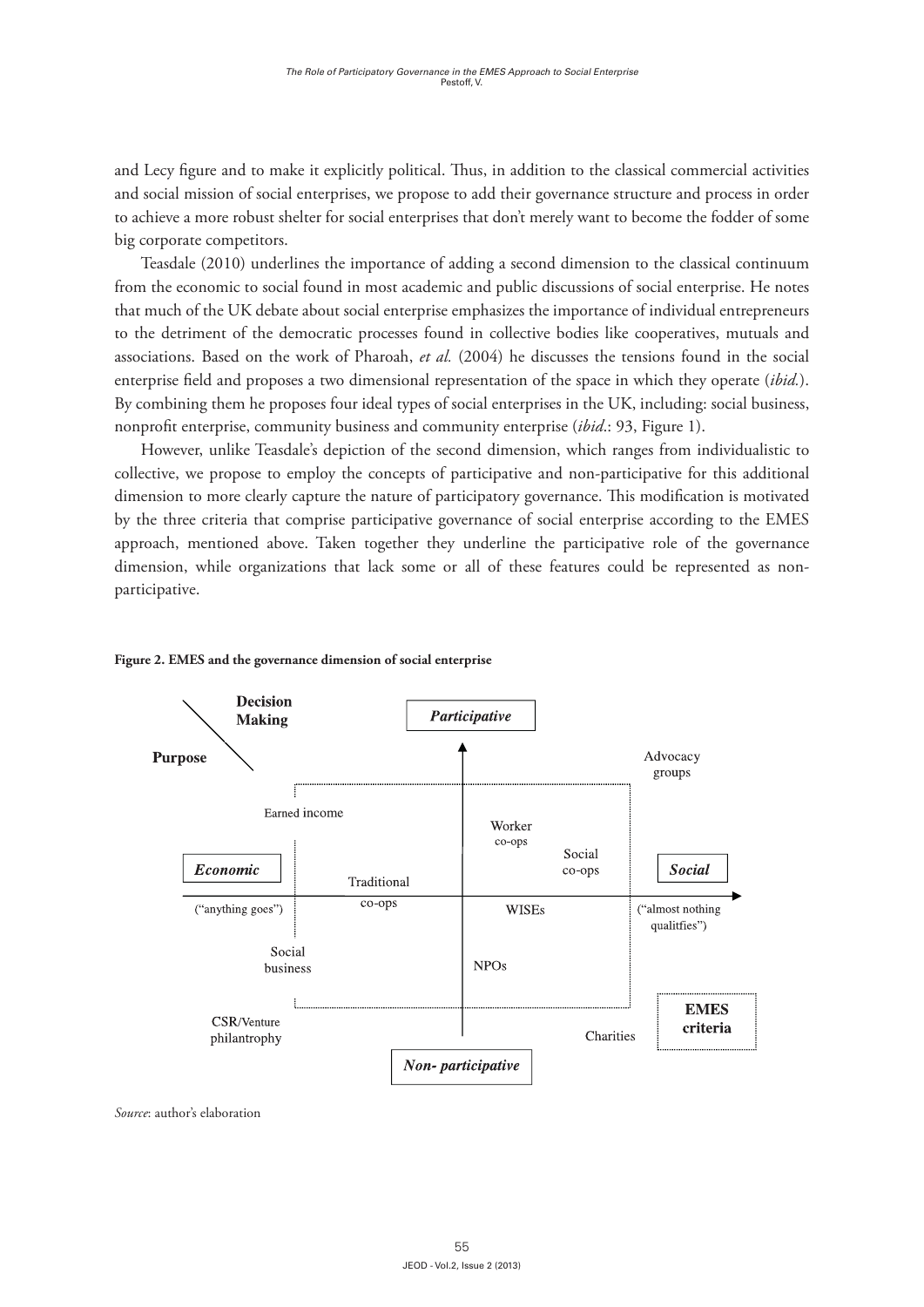The combination of these dimensions allows us to more accurately denote and delimit the space for the development of social enterprise in Europe. By adding the dimension of democratic governance to the economic and social dimensions we can more easily map the contextual space for various types of social enterprises found in Europe. However, it should be kept in mind that the economic and social dimensions are not conceived as representing a continuum, represented by the Earned Income School, but rather as two separate dimensions, in addition to the governance dimension. Note that this figure clearly excludes corporate philanthropy, corporate social responsibility, venture philanthropy, as well as advocacy groups and charities. So, it would exclude some of the animals found in the zoo proposed by Young and Lecy (2013), but not others.

# **7. Reasserting the importance of governance**

It seems, however, that much of the American academic debate about social enterprise fails to take into account the political or governance dimensions at the center of the collective efforts of the EMES network of European scholars to provide a definition of social enterprise. The EMES network has extensively discussed and developed nine ideal type criteria for defining and delimiting social enterprise that are comprised of three economic, three political and three social criteria. Only when combined or taken together, rather than considering them one-by-one, they do help define and delimit social enterprise. Together, they allow for a wide and rich array of phenomenon that comprise social enterprise in Europe, ranging from the historical established cooperative and mutual societies of the 19th century, non-profit organizations (NPOs), as well as new social service cooperatives and WISEs of the late 20th century, etc. Social enterprises in Europe are embedded in the third sector, which in turn is characterized by its historical role in the quest for more democracy in the economy and society at large, as seen in its efforts to promote universal suffrage. Thus, governance structures have attracted much more attention in Europe than elsewhere. In fact, it could be argued that the emphasis given to the governance issue reflects the most distinctive contribution of the EMES approach to date. Moreover, governance structure can also be seen as an organizational device to ensure the pursuit of a social enterprise's social mission (Defourny and Nyssens, 2014: 21). Thus, both the public debate noted at the outset of this paper and some academic approaches clearly ignore the political or democratic essence of social enterprise that provides one main reason to study them in Europe.

Moreover, it is widely recognized that the role of governance structure is a key issue in the European discussion of social enterprise. Thus, Young and Salamon (2002: 433) state that "…in Europe the notion of social enterprise focuses more heavily on the way an organization is governed and what its purpose is rather than on whether it strictly adheres to the non-distribution constraint of a formal non-profit organization". Defourny and Nyssens (2012) argue that the European approaches to social enterprise highlight the central place of governance mechanisms in order to guarantee its social mission, whereas the American social enterprise schools of thought do not emphasize organizational features as a key tool for guaranteeing the primacy of the social mission.

The growing importance attributed to the governance dimension by EMES is documented in numerous papers presented at the recent EMES international conference in 20132 . They include papers by Huybrechts *et al.* (2014), Nyssens and Petrella (2013) and Vidal (2013), to mention only a few. Factors promoting

<sup>2</sup> 4th EMES International Research Conference on Social Enterprise "If not profit, for what? And How?", EMES Network and University of Liége, 1-4 July 2013, Liége, Belgium.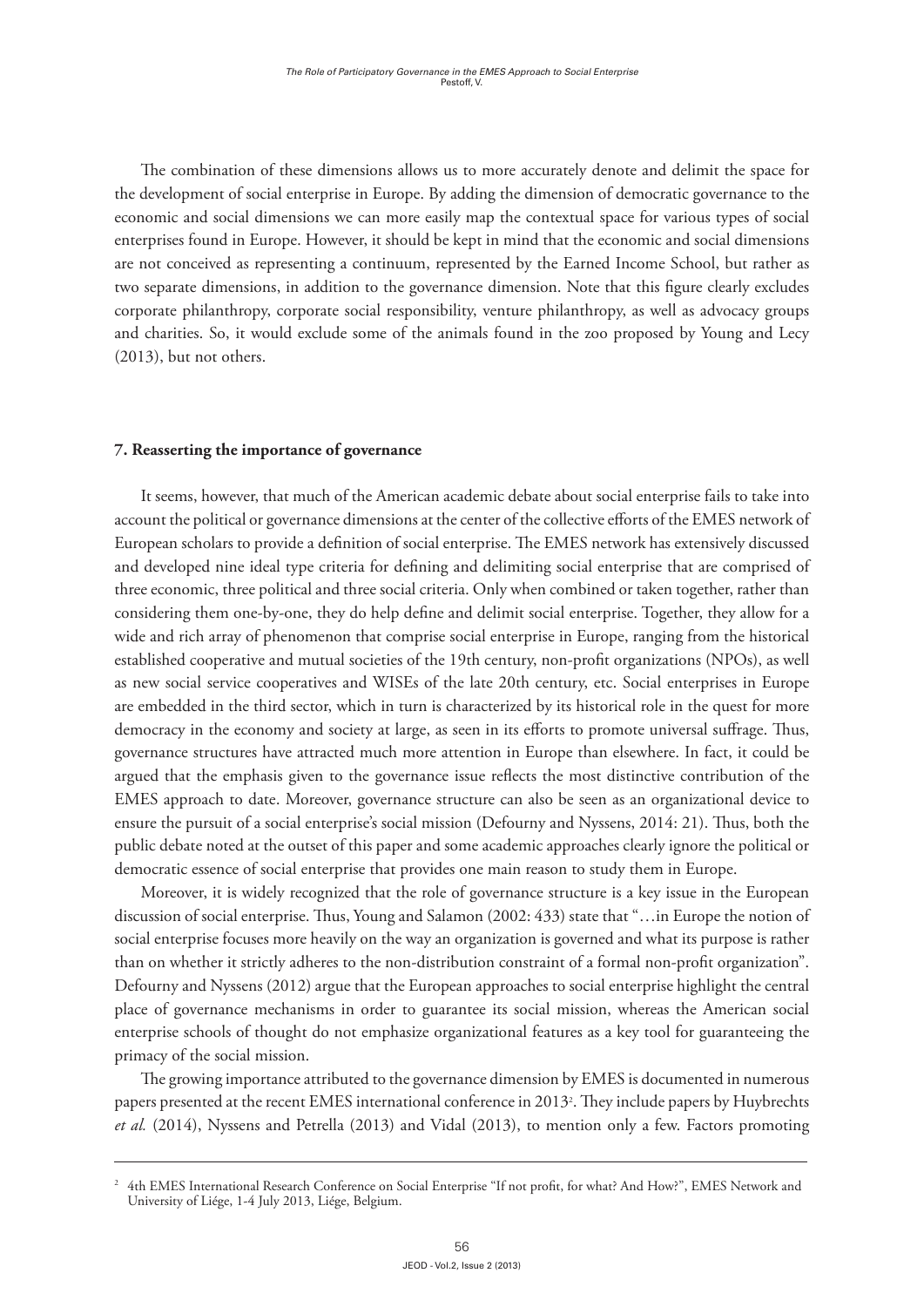the development of multi-stakeholder representation and involvement are becoming a key focus of many active EMES members. For example, Huybrechts *et al.* (2014) attempt to explain stakeholder involvement in social enterprise governance in relation to their resources and legitimacy, Nyssens and Petrella (2013) explore the role of multi-stakeholder ownership in relation to quasi-collective goods, while Vidal (2013) distinguishes between the role of a multi-stakeholder dialog and multi-stakeholder governance in social enterprises that produce public services.

Nyssens and Petrella (2013) discuss the importance of multi-stakeholder representation in order to better take the collective benefits of quasi-collective goods and services into account in both individual and organizational decision-making. In particular, there are numerous difficulties in evaluating the performance of quasi-collective services that lead to uncertainty in terms of their quality. Some of these difficulties can be overcome by engaging in a multi-stakeholder dialog or multi-stakeholder governance. Based on empirical evidence from 21 partnerships between public and third sector actors they propose four different types of ownership to facilitate a dialog between the partners (*ibid.*: 15). They conclude that European approaches to social enterprise highlight governance and its relation to an organization's social mission.

The central and growing importance attributed to participatory governance by the EMES network can be explained by several interrelated factors. First, it is a key issue in relation to keeping the economic activity in line with an enterprise's social activity. It can help to limit or avoid mission drift noted in so many established consumer cooperatives in Europe. Second, stakeholder participation in the deliberations of a social enterprise can make a crucial contribution to social innovation. Third, it plays a role in strengthening the effectiveness of limits on enterprises' ability to extract a profit. Fourth, social ownership is becoming recognized as an important aspect of entrepreneurship in itself. Finally, governance is also coming increasingly under scrutiny in many social science disciplines. Thus, governance is becoming a key concept, not merely a normative prescription.

### **7. Conclusions**

It was argued in the introduction to this paper that the EMES approach to study social enterprise can provide an anchor in a turbulent sea of confusion, both in the public debate and the academic discourse. It clearly goes beyond the simple zero-sum perception of a continuum ranging from purely economic to purely social pursuits that is prevalent in the American debate. According to the EMES approach, it is necessary to conceive of three separate yet interrelated dimensions of social enterprises: economic, social and political. Each of them is comprised of three separate criteria used to distinguish social enterprises from advocacy organizations and charities as well as firms that aim to promote their sales strategies by using CSR or that support corporate philanthropy. The interrelated nature of the EMES criteria helps them to reinforce each other, making for a more robust sustainable phenomenon than if a single criterion was adopted or applied to the study of social enterprise. The more complex multi-dimensional approach of EMES has clear advantages over using a single dimension or criteria for defining social enterprises.

In spite of the advantages of the EMES approach to social enterprise, it too has some shortcomings. In particular, two are considered briefly below. The first concerns the need to specify the participatory governance dimension more specifically. It is clearly a political criterion related to democracy and democratic participation by members and/or clients served by a social enterprise. Earlier, the EMES spoke of "a decisionmaking power not based on capital ownership". Yet, this is a far cry from participatory governance based on democratic decision-making. The latter needs to be more clearly stated and further research is needed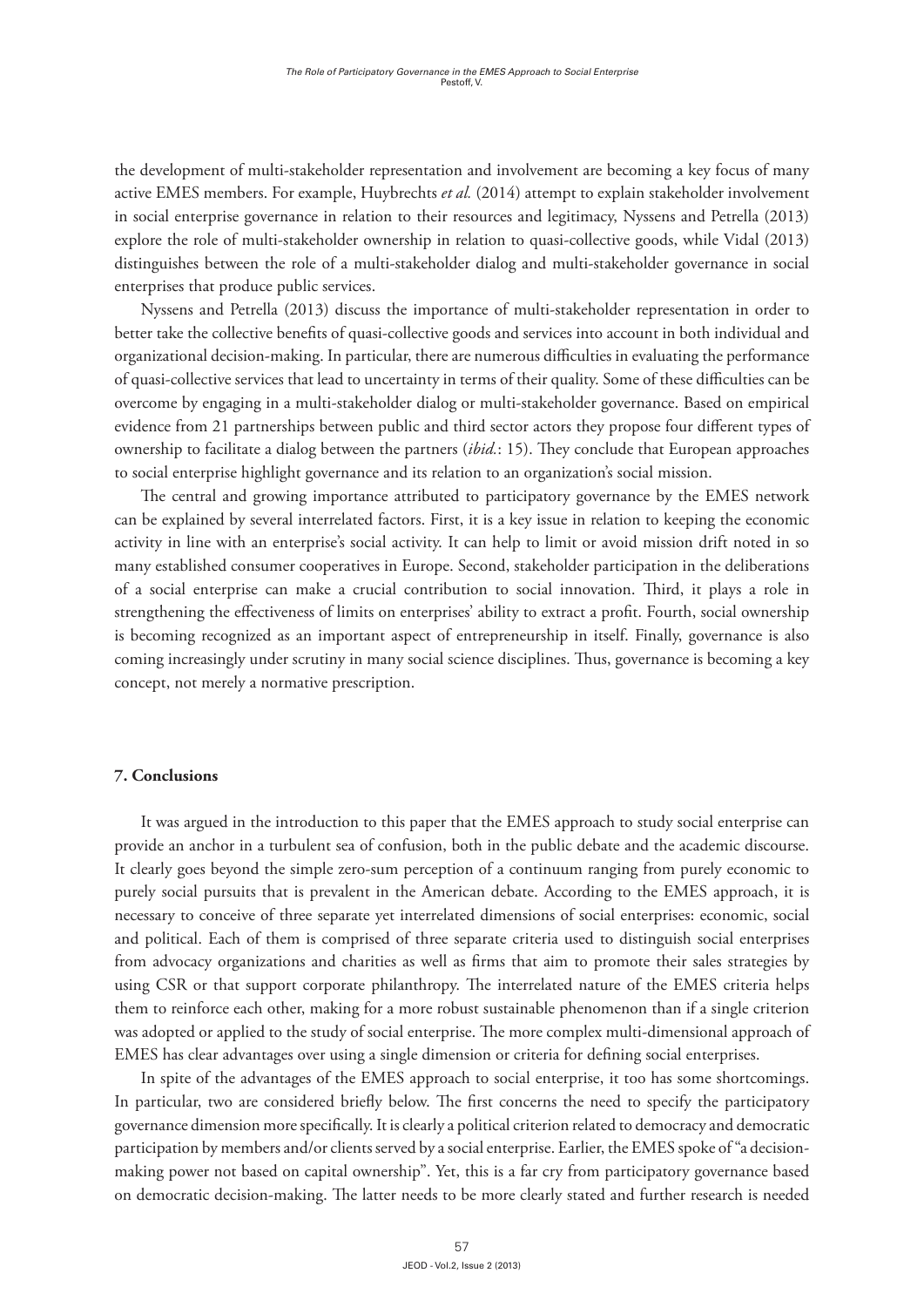in this area to specify the governance structures and democratic nature of social enterprises. Second, it was argued herein that these three dimensions and nine criteria are highly interactive and tend to reinforce each other. Taken together, they can provide a measure of the sustainability of a social enterprise. They can also help guard against isomorphic tendencies. If one or more of these criteria is missing we should, therefore, expect that a given enterprise will be less sustainable as a social enterprise and more open or subject to isomorphic tendencies. Thus, the additive or interactive nature of these three dimensions and nine criteria should be studied in greater detail.

# **References**

- Borzaga, C. and Defourny, J. (eds.) (2001). *The Emergence of Social Enterprise.* London & New York: Routledge.
- Cabinet Office of the Third Sector UK Government (2006). Social enterprise action plan: Scaling new heights. London: Office of the Third Sector.
- Dees, J.G. (1998). "Enterprising nonprofits", *Harvard Business Review*, 76: 55-67.
- Defourny, J. and Nyssens, M. (2006). "Defining social enterprise", in M. Nyssens (ed.) *Social Enterprise: at the Crossroads of market, public policies and civil society.* London & New York: Routledge, pp. 3-6.
- Defourny, J. and Nyssens, M. (2012). "Conceptions of Social Enterprises in Europe: A Comparative Perspective with the United States", in B. Gidron and Y. Hasenfeld (eds.) *Social Enterprises: An Organizational Perspective.* New York: Palgrave-Macmillian, pp. 71-90. http://dx.doi. org/10.1057/9781137035301.0012
- Defourny, J. and Nyssens, M. (2014). "The EMES Approach of Social Enterprise in a Comparative Perspective", in J. Defourny, L. Hulgård and V. Pestoff (eds.) *Social Enterprise and the Third Sector - Changing European Landscapes in a Comparative Perspective.* London & New York: Routledge.
- Galera, G. And Borzaga, C. (2009). "Social Enterprise. An international overview of its conceptual evolution and legal implication", *Social Enterprise Journal*, 5(3): 210-228. http://dx.doi. org/10.1108/17508610911004313
- Huybrechts, B., Mertens, S. and Rijpens, J. (2014). "Explaining stakeholder involvement in social enterprise governance through resources and legitimacy", in J. Defourny, L. Hulgård and V. Pestoff (eds.) *Social Enterprise and the Third Sector - Changing European Landscapes in a Comparative Perspective*. London & New York: Routledge.
- Kerlin, J. (2006). "Social enterprise in the United States and abroad: learning from our differences", in R. Mosher-Williams (ed.) *Research on Social Entrepreneurship*. ARNOVA Occasional Paper Series, 1(3): 105-25.
- Levander, U. (2011). *Utanförskap på entreprenad. Diskurser om sociala företag i Sverige*; Göteborg: Daidalos Förlag.
- Nyssens, M. (2014). "European work integration social enterprises: between social innovation and isomorphism" in J. Defourny, L. Hulgård, and V. Pestoff (eds.) *Social Enterprise and the Third Sector - Changing European Landscapes in a Comparative Perspective.* London & New York: Routledge.
- Nyssens, m. (ed.) (2006). *Social Enterprise: at the Crossroads of market, public policies and civil society.* London & New York: Routledge.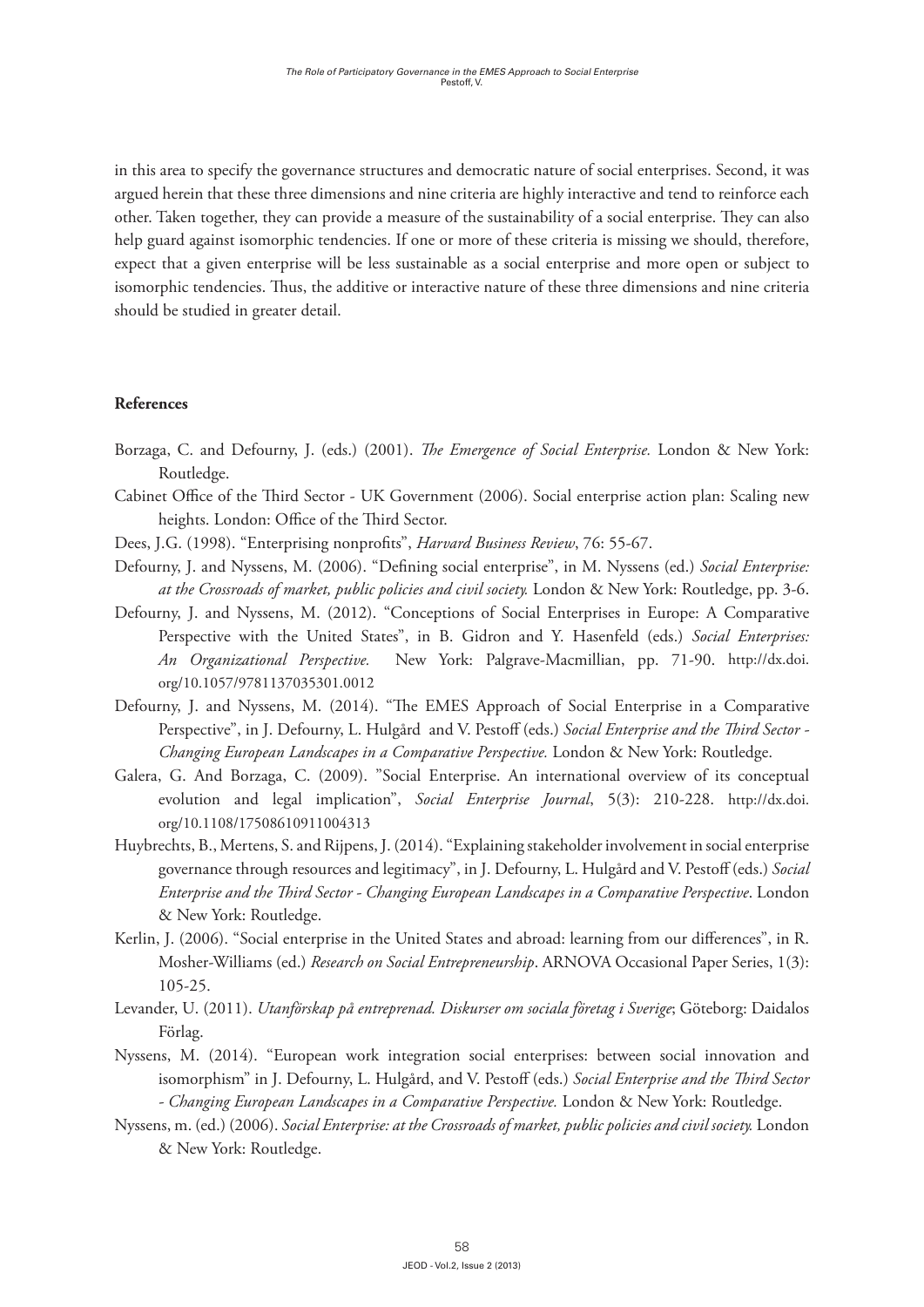- Nyssens, M. and Petrella, F. (2013). "From common goods to quasi-collective goods: the role of multistakeholder ownership", paper presented at the 4th EMES International Research Conference on Social Enterprise "If not profit, for what? And How?", EMES Network and University of Liége, 1-4 July 2013, Liége, Belgium. Forthcoming in P. Eynaud, Laville, J-L. and D. Young (eds.) *Governance & Democracy: civil society in a changing world*.
- Pestoff, V. (2011). "Lost in Translation or What's not included in the Polish Social Economy?", paper presented at the ISTR International Conference, Siena, Italy.
- Pharoah, C., Scott, D. and Fisher, A. (2004). *Social enterprise in the balance.* London: Charities Aid Foundation.
- Teasdale, S. (2010). "How Can Social Enterprise Address Disadvantage? Evidence from an inner city community", *Journal of Nonprofit & Public Sector Marketing,* 22: 89-107. http://dx.doi. org/10.1080/10495141003601278
- Vidal, I. (2013). "Governance of Social Enterprises as producers of Public Services", in P. Valkama, S.J. Bailey and A-V. Anttiroiko (eds.) *Organizational innovation in public services. Forms & Governance*. New York & London: Palgrave. http://dx.doi.org/10.1057/9781137011848.0017
- Young, D. (2008). "Alternative Perspectives on Social Enterprise", in J.J. Cordes and C.E. Steuerle (eds.) *Nonprofits & Business.* Washington D.C.: the Urban Institute, pp. 21-46.
- Young, D. (2009). "A unified theory of social enterprise", in G.E. Shockley, G.P. Frank and R. Stough (eds.) *Non-market Entrepreneurship. Interdisciplinary approaches.* Cheltenham, UK & Northampton, MA, USA: Edward Elgar, pp. 175-191.
- Young, D. and Lecy, J. (2013). "Defining the Universe of Social Enterprise: Competing Metaphors", paper presented at 4th EMES International Research Conference on Social Enterprise "If not profit, for what? And How?", EMES Network and University of Liége, 1-4 July 2013, Liége, Belgium.
- Young, D. and Salamon, L. (2002). "Commercialization, social ventures and for-profit competition", in L. Salamon (ed.) *The State of Nonprofit America*. Washington DC: Brookings Institution Press, pp. 423-46.